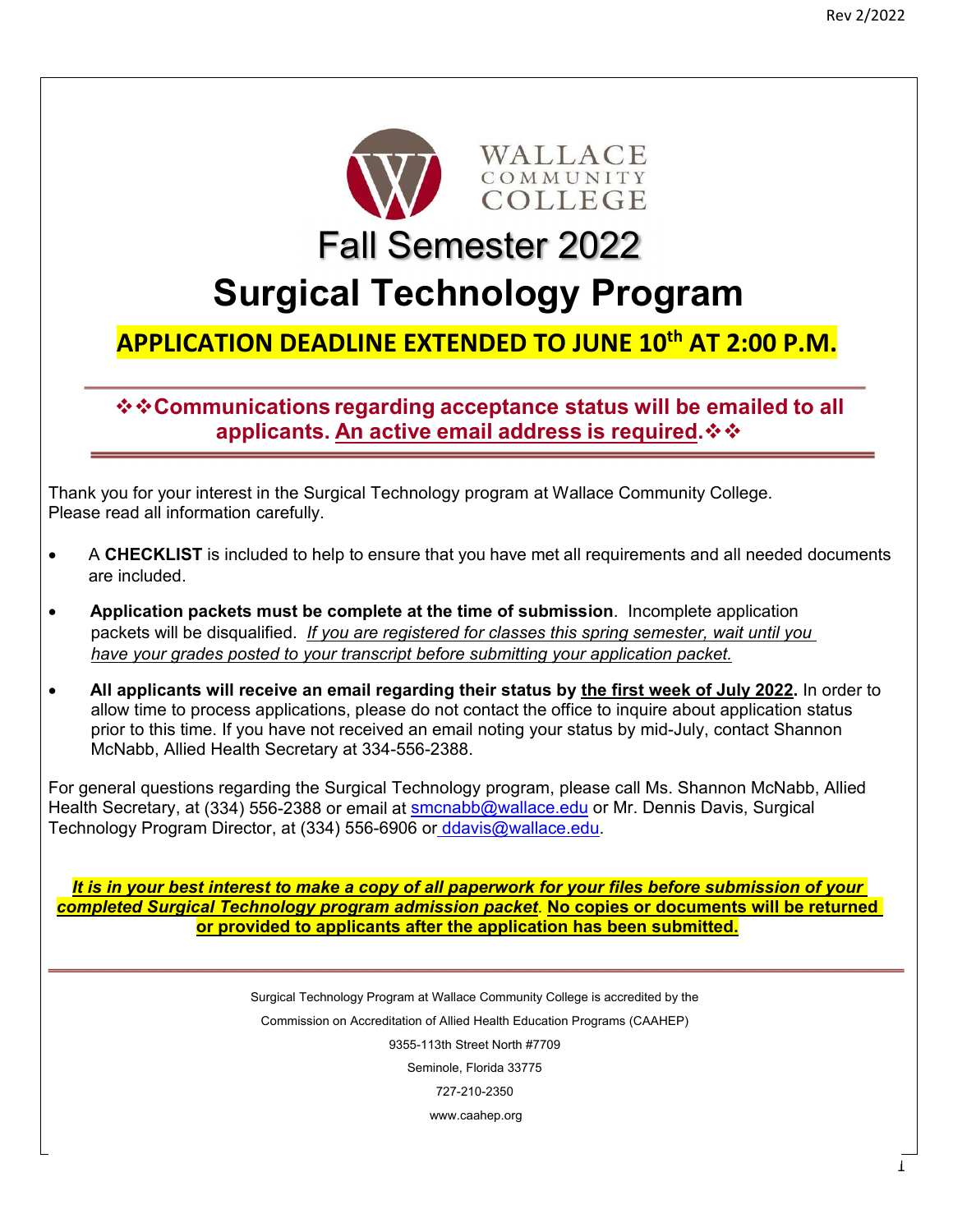## **Surgical Technology Program Application Checklist and Information**

**Student Name: \_\_\_\_\_\_\_\_\_\_\_\_\_\_\_\_\_\_\_\_\_\_\_\_\_\_\_\_\_\_\_ WCC Student ID#: \_\_\_\_\_\_\_\_\_\_\_\_\_\_\_\_\_\_\_\_** 

#### **Application Requirements**

#### **Initial**

#### **Here**

#### **\_\_\_\_ Completed requirements for general admission to Wallace Community College.**

- Applicants must complete the WCC application for general admission requirements according to College admission policy prior to submitting the Surgical Technology application packet.
- . In addition to meeting standard admission requirements, students applying to the Surgical Technology program must submit separate official transcripts from ALL colleges attended to the Office of Admissions regardless of prior degree(s).
- Students are encouraged to begin the WCC application process as soon as possible.

#### **\_\_\_\_ Meet minimal admission requirements**

 Students must include copies of transcript(s), placement scores, ACT/SAT scores, etc. as proof of meeting academic requirements.

#### **\_\_\_\_ Completed application forms for the Surgical Technology program**

All forms must be complete and signed, where required.

#### **\_\_\_\_ Attach "Surgical Technology Application"**

- Be sure you have given all information asked for on the application.
- Sign and date the application.

#### **\_\_\_\_ Attach Proof of Unconditional Admission Status** from OneACCS Student Profile

- Students must be unconditionally admitted to WCC before submitting a Surgical Technology application packet. (If you are enrolled at another college and cannot obtain "unconditional" status, you must submit all official transcripts up to the semester in progress to the Office of Admissions and Records at WCC, and then follow up with a complete transcript (following grade posting) at the end of spring semester.
- If you have previously been enrolled at WCC, but are not taking courses for Spring 2022, you must readmit to WCC prior to Program application deadline.
- *Proof of Unconditional College Admission* 
	- *Screen print from OneACCS student profile*

#### **Example:**

*Degree: Associate in Science Level: Undergraduate Program: AS General Studies College: Academic Transfer Major: Pre SUR Concentration: Not Provided Admit Type: Unconditional Admit Admit Term: Spring 2019 Catalog Term: Fall 2019* 

 If your student profile says "Conditional Admit", you will need to satisfy the requirements necessary to update your student profile to Unconditional Admit prior to the Program application deadline.



- If you are enrolled in classes at another institution for Spring 2022, your admission status will not be unconditional until admissions receives your final transcript. Upon completing your Spring 2022 courses, you will be required to submit your final transcript to admissions. If this applies to you, we **WILL** accept your conditional admission status until you are cleared with admissions. You must have all documentation submitted to admissions, including a transcript showing courses in progress from your current institution.
- **Please allow a minimum 72-hour processing time for documents requested from the Office of Admissions and Records.**

#### **Attach separate transcripts from EACH college attended**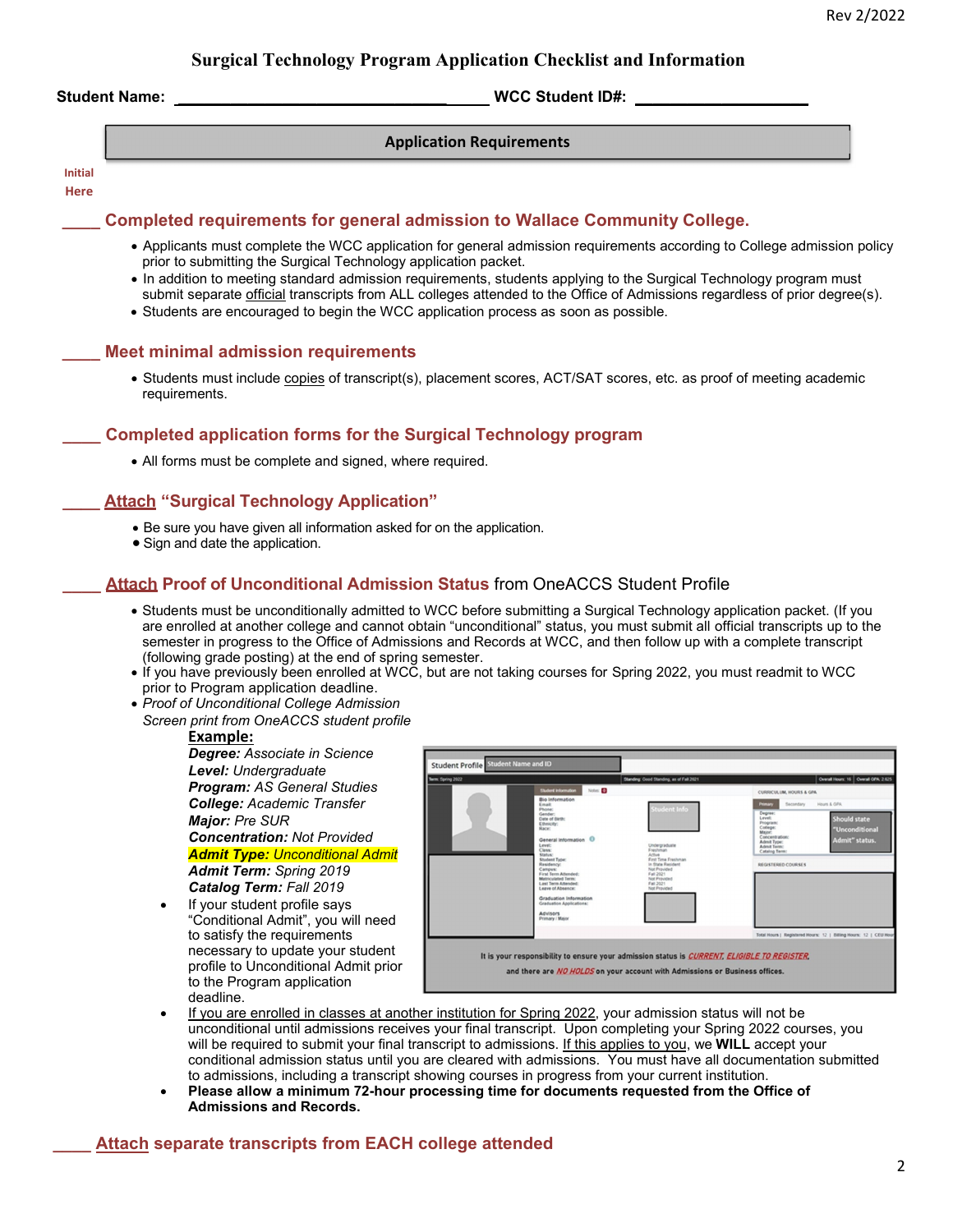- Copies of separate transcripts (unofficial copies are acceptable) from **EACH** college attended must be included with this application **including your WCC transcript**, if applicable.
- Transfer credit listed on any other college's transcript will not be accepted in place of transcripts from the original college.
- **Transcripts for the Surgical Technology program application packet can be unofficial**. (Although official transcripts are submitted to the Office of Admissions and Records for acceptance to the College, *transcripts must also be submitted with your Surgical Technology program application packet*. Copies of transcripts will not be provided by the WCC Office of Admissions and Records for any college other than WCC.) If you are currently enrolled in courses which will be completed prior to the application deadline, submit a transcript copy (unofficial from website following grade posting is acceptable) showing final grade posting with your application.

## **\_\_\_\_ Attach scores for the ATI TEAS® (Test of Essential Academic Skills)**

- Applicants will find instructions for registering for the ATI TEAS® exam at Wallace.edu/testing-assessments/teas/.
- Application packet must include a copy of the **TEAS®** score report.
- Applications received without test scores will be considered ineligible for admission consideration. Scores are good for testing completed within three years prior to the application deadline.
- No other tests will be accepted in lieu of the TEAS® exam *(see TEAS® exam information attachment)*

## **\_\_\_\_ Attach signed and dated "Checklist and Important Information" form**

- Review each requirement listed on the Checklist and when complete mark as complete.
- Sign and Date when form is complete and attach to application packet.

**\_\_\_\_ NOTE NOTIFICATION METHOD:** Applicants will be notified of acceptance status by **email**. **It is imperative that applicants submit an accurate and frequently checked email address on this application.** 

**Classes for the Surgical Technology program are only offered on the Dothan Campus; however, applications may be submitted in the following ways:** 

**By Mail:** Wallace Community College Shannon McNabb Allied Health Secretary 1141 Wallace Drive Dothan, AL 36303

#### **POSTMARKED** No later than May 27, 2022

\_\_\_\_\_\_\_\_\_\_\_\_\_\_\_\_\_\_\_\_\_\_\_\_\_\_\_\_\_\_\_\_\_\_\_\_\_\_\_

## **In Person: Wallace Campus in Dothan**

 Health Science Building – 2nd Floor Reception Desk Drop Box Monday-Thursday 7:30 AM-4:30 PM Friday 7:30 AM-2:00 PM

## **Sparks Campus**

 Student Services Office Administration Building Attn: Shannon McNabb--Dothan Monday-Thursday 7:30 AM-4:30 PM Friday 7:30 AM-2:00 PM

**Signature** 

Print Name

Date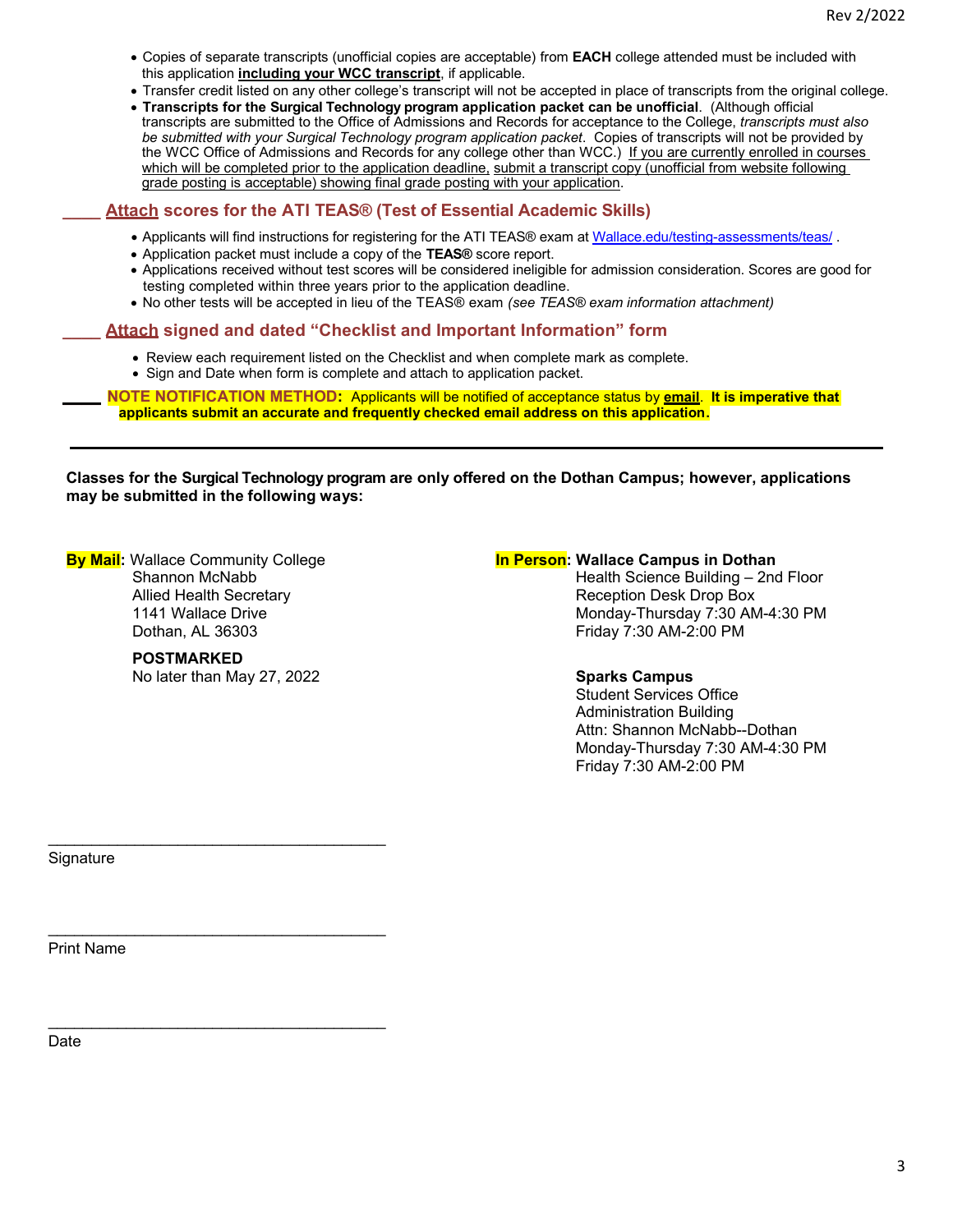

| For Office Use Only                                                                                                                                                                                                                                                                                                                                                                                                                                          |  |  |  |  |  |
|--------------------------------------------------------------------------------------------------------------------------------------------------------------------------------------------------------------------------------------------------------------------------------------------------------------------------------------------------------------------------------------------------------------------------------------------------------------|--|--|--|--|--|
| It is the responsibility of the applicant to submit a <b>completed</b> application packet. Mailing information and<br>submission locations are listed on the Application Checklist for this application. Applications should be<br>submitted on or before the deadline of <b>Friday. June 10. 2022. 2:00 p.m.</b> If mailed, postmark must be no later<br>than May 27, 2022. No applications will be accepted after the deadline.<br><b>I. PERSONAL DATA</b> |  |  |  |  |  |
|                                                                                                                                                                                                                                                                                                                                                                                                                                                              |  |  |  |  |  |
|                                                                                                                                                                                                                                                                                                                                                                                                                                                              |  |  |  |  |  |
| (List an active email address. Communications regarding this application will be made via the listed email account.)                                                                                                                                                                                                                                                                                                                                         |  |  |  |  |  |
|                                                                                                                                                                                                                                                                                                                                                                                                                                                              |  |  |  |  |  |
|                                                                                                                                                                                                                                                                                                                                                                                                                                                              |  |  |  |  |  |
| <b>II. EDUCATION</b>                                                                                                                                                                                                                                                                                                                                                                                                                                         |  |  |  |  |  |
| High School Graduation Year: Nigh School Name: Name: Nigh School Name: Nigh School Graduation Year: Night School Name: Night School Assembly Name: Night School Assembly Name: Night School Assembly Name: Night School Assemb                                                                                                                                                                                                                               |  |  |  |  |  |
| GED (if applicable): Yes _______ No ______ Date Completed: _____________________                                                                                                                                                                                                                                                                                                                                                                             |  |  |  |  |  |
| Are you currently taking college courses? Yes ______ No _____ If yes, what college?_______________                                                                                                                                                                                                                                                                                                                                                           |  |  |  |  |  |

 **Applicants to the SURGICAL TECHNOLOGY PROGRAM must disclose each college and/or university attended regardless of credit hour, certificate, in-class or on-line instruction, or course/degree completion. Any failure to disclose attendance at any college or university could result in immediate disqualification from the SURGICAL TECHNOLOGY PROGRAM applicant pool and/or Surgical Technology program .**

List of all colleges **attended** and the year(s) attended:

| <b>DATES</b><br><b>FROM/TO</b> | <b>INSTITUTION(S) ATTENDED,</b><br><b>INCLUDING WCC</b> | <b>CITY / STATE</b> | <b>CREDENTIALS EARNED,</b><br>if applicable<br>(CERTIFICATE/DEGREE) |
|--------------------------------|---------------------------------------------------------|---------------------|---------------------------------------------------------------------|
|                                |                                                         |                     |                                                                     |
|                                |                                                         |                     |                                                                     |
|                                |                                                         |                     |                                                                     |
|                                |                                                         |                     |                                                                     |
|                                |                                                         |                     |                                                                     |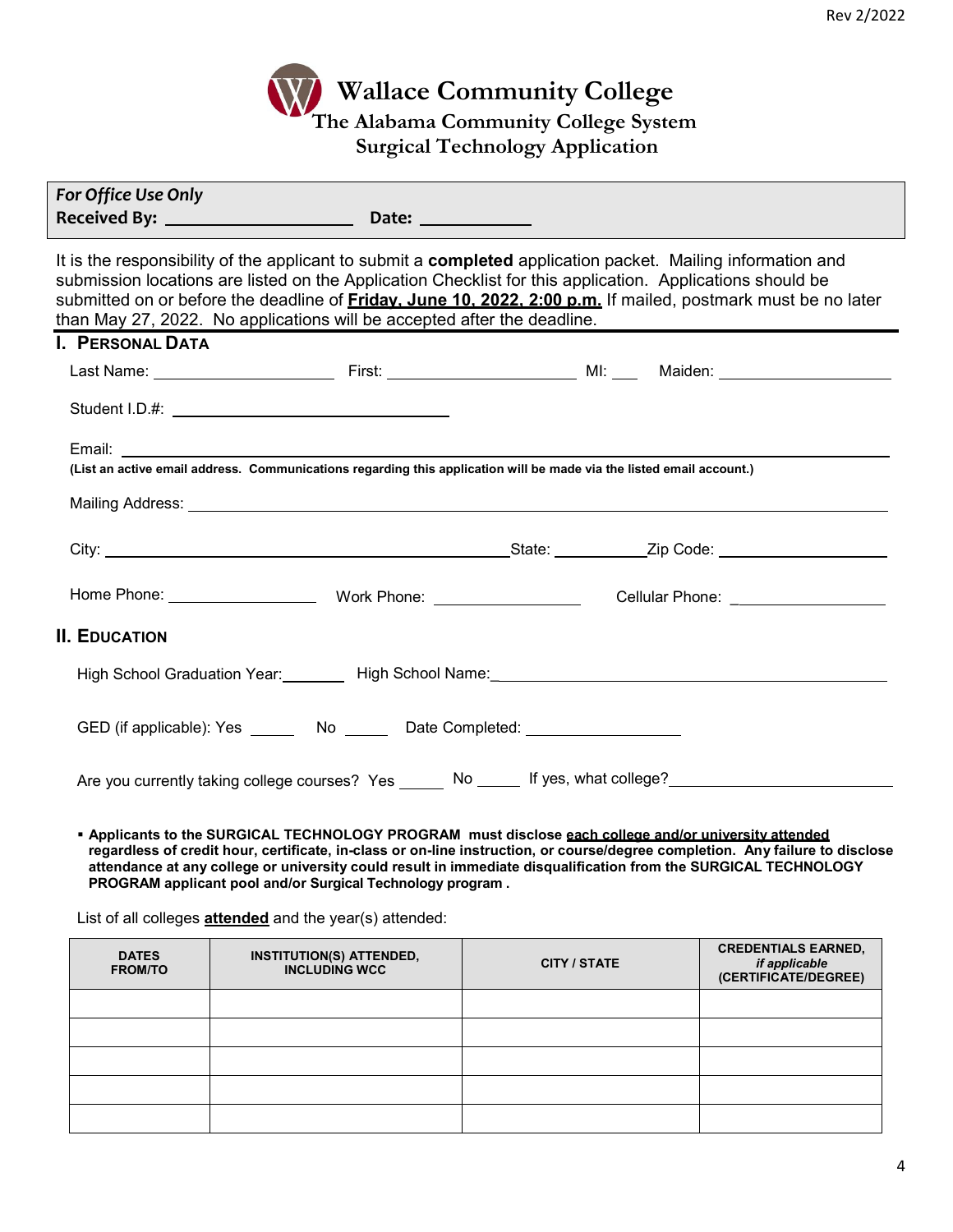Please place a checkmark by each course you have successfully completed with a "C" or above.

| <b>BIO 201 A&amp;P I</b>                         | SPH 107 Fundamentals of Public Speaking |
|--------------------------------------------------|-----------------------------------------|
| <b>BIO 202 A&amp;P II</b>                        | OR SPH 106 Oral Communications          |
| <b>ENG 101 English Composition I</b>             | <b>Humanities/Fine Arts Elective</b>    |
| __MTH 100 Intermediate College Algebra           | CIS 146 Microcomputer Application OR    |
| OR higher                                        | <b>Demonstrated Competency</b>          |
| ORI 101 Orientation to College OR                | PSY 200 General Psychology              |
| <b>ORI 105 Orientation &amp; Student Success</b> | PSY210 Human Growth & Development       |

**NOTE:** It is in your best interest to make a copy of all paperwork for your files before submission of your completed Surgical Technology program admission packet.

I understand that completion of this application is a component of the student profile and that acceptance of this application by Wallace Community College does not imply acceptance into the Surgical Technology program. The final selection of applicants is by the SUR Application review committee. Further, I understand this application must be resubmitted if I am not selected for the Fall 2022 semester.

**I hereby certify that I have made no willful misrepresentations nor have I withheld information pertinent to this application. I certify that the information given in this application is true and correct. I understand that providing false information may be deemed sufficient reason to dismiss a student and/or refuse admission to the SUR program.** 

Minimum admission standards include:

- 1. Unconditional admission to WCC.
- 2. Receipt of completed application packet for the Surgical Technology program by **Friday, June 10, 2022, 2:00 p.m.**
- 3. All transcripts (college and/or high school) or unofficial GED scores.
- 4. Minimum of 2.5 grade point average for the last 24 hours of college credit for students with previous college work OR high school diploma or GED for students with no previous college work. High school credits will not be used in calculating grade point average, except as required in the Early Admission for Accelerated High School Students program.
- 5. Eligibility for enrollment in or prior completion of BIO201, ENG101, and MTH100 at the time of application.
- 6. Score on the ATI TEAS® for math, reading, science, and English. ATI TEAS® scores must be within three (3) years of the application deadline.
- 7. Good standing with WCC as defined by the College Catalog.
- 8. Meeting the essential functions and technical standards required for Surgical Technology program.

#### **Admission to the Surgical Technology program is competitive, and the number of students is limited by the number of faculty and clinical facilities available. Meeting minimal requirements does not guarantee acceptance**.

Applicant's Signature Date

**NOTE:** *Upon acceptance* into any health program at WCC, students will be required to submit to drug screening and a background check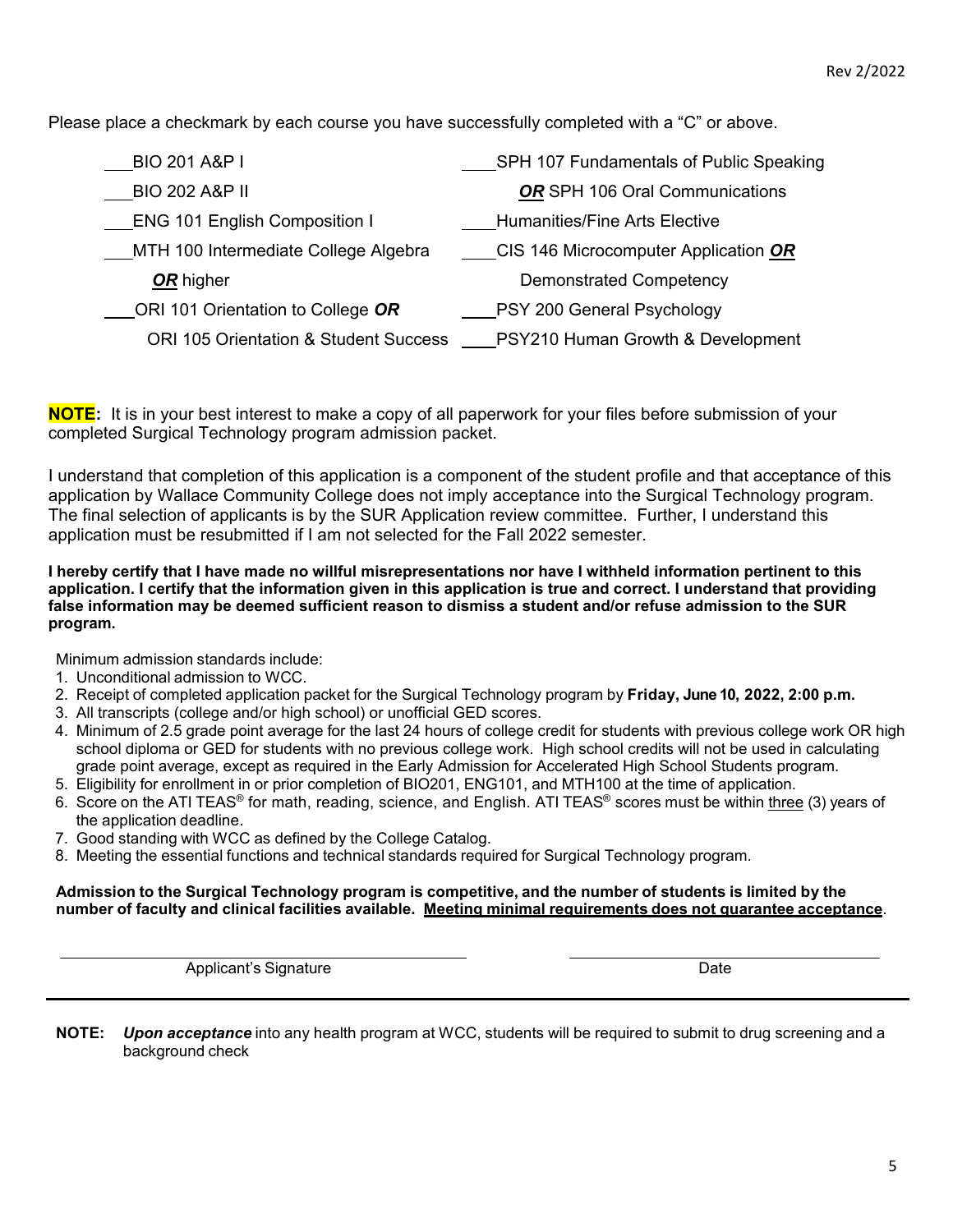## **Surgical Technology Program**

## **Essential Functions**

## **Duties and Responsibilities:**

A surgical technologist is a healthcare professional whose primary responsibility is to maintain the sterile field, understand the procedure being performed, anticipate the needs of the surgeon, maintain a current knowledge base, maintain quality patient care during the operative procedure, and maintain constant vigilance regarding the adherence of aseptic technique by all members of the surgical team. They handle the instruments, supplies, and equipment necessary before, during, and after the surgical procedure. In addition to the technical aspects of the profession, the technologist must always be aware of the patient's condition and needs.

## **Special Qualifications:**

In addition to minimum requirements regarding Reading, Writing, and Math skills, the student must, unassisted:

- 1. Demonstrate ability to comprehend and interpret written material.
- 2. Able to make appropriate judgment decisions.
- 3. Follow written and oral/verbal instructions in English. Possess short-term and long-term memory sufficient to perform tasks, e.g., mentally tracking surgical supplies and performing anticipation skills during the operation.
- 4. Synthesize information from written material and apply the knowledge to various situations.
- 5. Demonstrate the use of positive coping skills during patient, staff, and faculty interactions.

## **Psychomotor Qualifications:**

- 1. Vision normal, corrected. Demonstrate sufficient visual ability enough to load a fine (10-0) suture onto needles and needle holders with/without corrective lenses and while wearing safety glasses. Demonstrate sufficient peripheral vision to anticipate and function while in the sterile surgical environment.
- 2. Hearing normal, corrected, or aid able. Hear and understand muffled communication without visualization of the communicator's mouth/lips and within 20 feet. Hear activation/warning signals on equipment.
- 3. Smell able to detect odors sufficient to maintain environmental safety and patient needs.
- 4. Touch normal tactile sensitivity. Manipulate instruments, supplies, and equipment with speed, dexterity, and good eye-hand coordination.

## **Physical Qualifications:**

- 1. Able to stand, bend, stoop, and/or sit for long periods of time in one location with minimum/no breaks.
- 2. Able to lift a minimum of 20 pounds.
- 3. Able to refrain from nourishment or restroom breaks for periods up to 6 hours.
- 4. Ambulate/move around without assistive devices.
- 5. Able to assist with and/or lift, move, position, and manipulate patient who is unconscious with/without assistive devices.
- 6. Successfully complete a CPR certification course.

## **Communication Qualifications:**

- 1. The ability to interact and verbally communicate with others. Demonstrate positive interpersonal skills during patient, staff, and faculty interactions.
- 2. Demonstrate calm and effective responses, especially in emergency situations.
- 3. Knowledge of basic written, grammar, and spelling skills.
- 4. Ability to communicate and understand fluent English both verbally and in writing.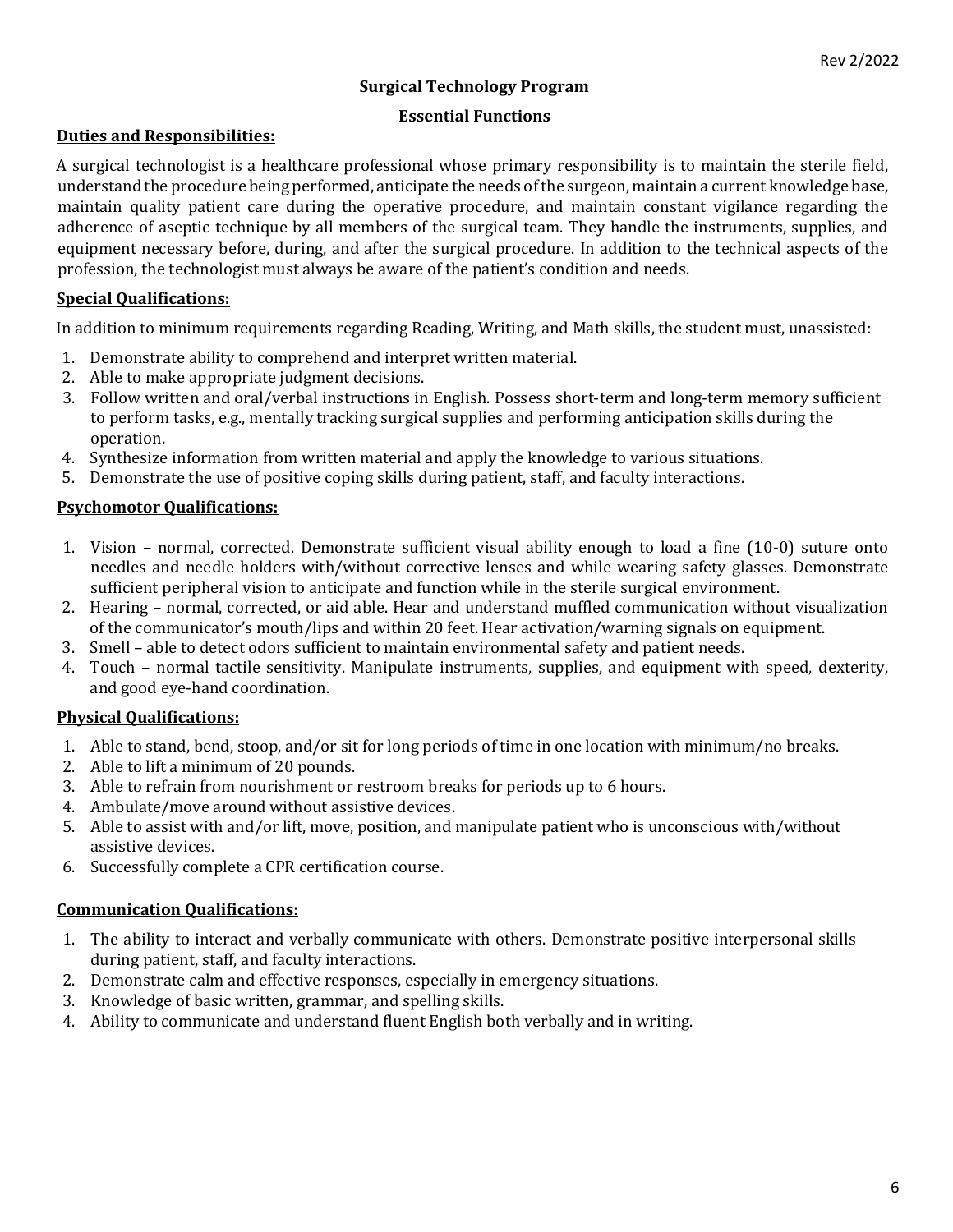## Test of Essential Academic Skills Version (ATI TEAS®)

The ATI TEAS<sup>®</sup> measures basic essential skills in the academic content area of reading, mathematics, science, English and language usage. Applicants must create an account at www.atitesting.com to register and schedule a date for testing.

## **Guidelines for ATI TEAS® Testing**

Total time available to test – 209 minutes (3 hours and 29 minutes) Four Option Multiple-choice; Number of Test Questions – 170

- Reading  $-58$  minutes / 48 questions
- Math 51 minutes / 34 questions
- Science 66 minutes / 54 questions
- English & Language 34 minutes /34 questions

#### **Accommodations for Students with Disabilities**

According to the U.S. Department of Education's Section 504 of the Rehabilitation Act of 1973, a student with a disability may be defined as any individual who:

- has a physical or mental impairment which substantially limits one or more major life activities;
- has a record of such an impairment: or
- is regarded as having such an impairment.

Any examinee who has a documented disability should contact Disability Support Services at respective campuses two weeks prior to registered testing date.

#### **Preparing for the ATI TEAS®**

Study Manual for the Test of Essential Academic Skills, Version Six is available for purchase online from ATI. Wallace students may check out a copy of the manual from the Wallace Library.

Students may also visit the sites listed below for free ATI TEAS® practice questions:

http://www.mometrix.com/blog/ati-teas-6-test-breakdown/

#### https://uniontestprep.com/teas

The following items are available for purchase at www.atitesting.com

- Learning Strategies
- ATI TEAS<sup>®</sup> Pre-Test Study Manual
- ATI TEAS<sup>®</sup> Online Practice Assessments
- **•** ATI TEAS<sup>®</sup> Transcripts

There is no minimum score required on the ATI TEAS<sup>®</sup> but a higher score produces a higher point total. Cost of the ATI TEAS<sup>®</sup> test is \$82.00. This fee must be paid in advance online by debit or credit card at www.atitesting.com. You may find the test times for the Wallace Campus in Dothan Testing Center and the Sparks Campus in Eufaula Testing Center by clicking each center's name. To see how the ATI TEAS**®** score is used, see your specific program's admission information.